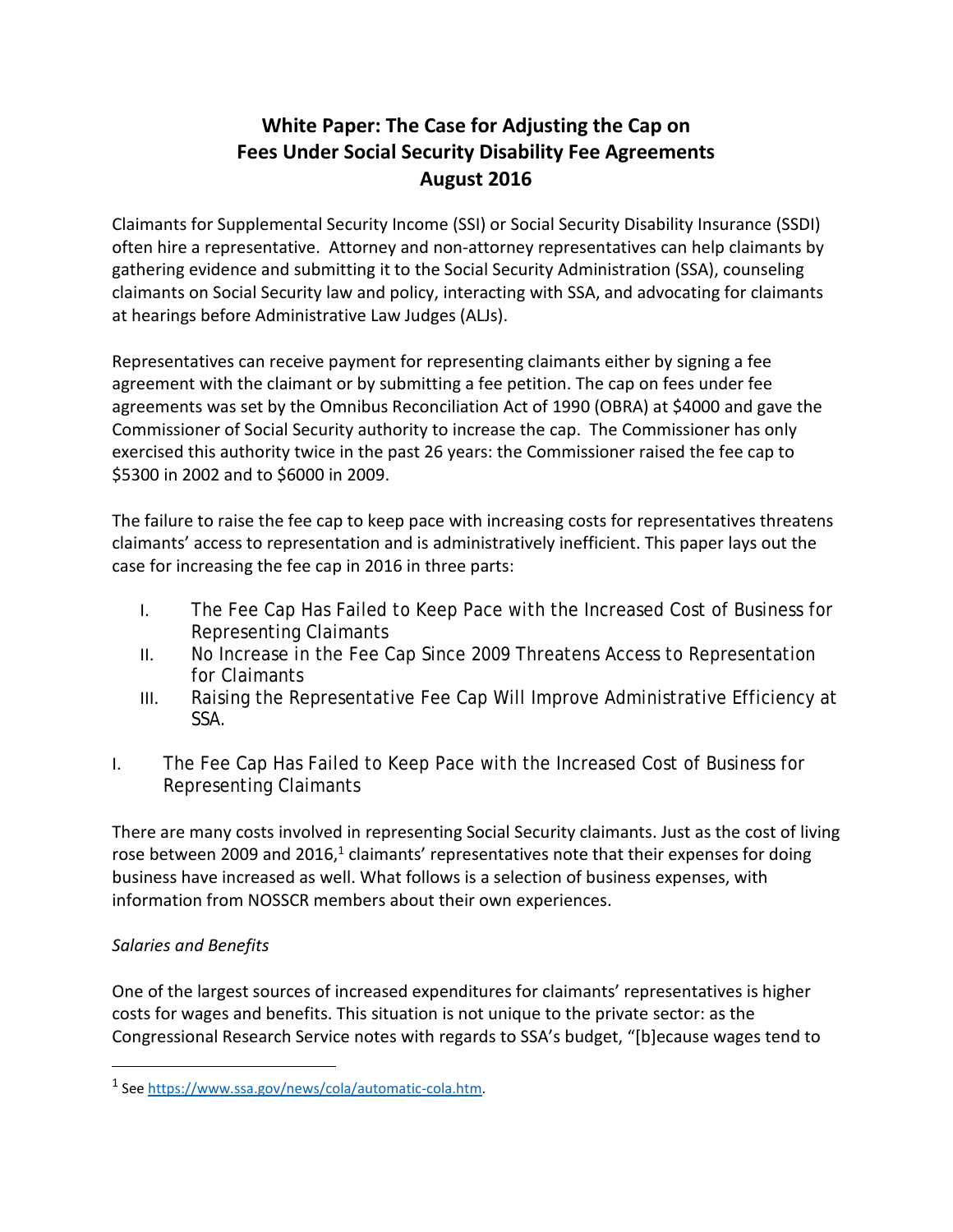grow faster than prices, annual increases in payroll expenses, which are largely fixed costs, can increase an agency's administrative expenses faster than the rate of inflation."2 NOSSCR members report significant increases in salary costs since 2009<sup>3</sup>:

- Staff salaries have increased an average of 3% per year, by far the most significant cost in operating a business.
- Salaries have increased at the rate of 5% per year.
- Staff salaries increase about 10-15% yearly. We want to keep good employees, and it is necessary to pay well to avoid turnover. Increase in salaries also results in an increase in payroll taxes.
- Wages for secretary have increased from \$34,498 to \$36,812. That increase has been low because I hired a less experienced secretary. But I now also pay a bookkeeper at the cost of \$6,825 in 2015, which is an expense I did not previously have.
- Salary costs have increased approximately 20% for our full-time secretary since 2009.
- My salaries have increased about 20% in the last 7 years.
- 2009: Wages \$199,444 … 2015: Wages \$275,250

 $\overline{a}$ 

- I paid my Social Security assistant \$12.00 an hour in 2013. I pay her \$20.00 an hour now.
- The cost of the people who work for me has doubled.

Premium increases for employer-provided health insurance also have been substantial: nationally, annual premiums rose over \$1000 per employee from 2009 to 2015.<sup>4</sup> These additional expenses affect claimants' representatives and their families, and increase the overhead costs for representatives who provide health insurance to their employees. As NOSSCR members report:

- Health insurance costs for staff, myself, and my partner have increased by about 25% [since 2009].
- Health insurance has gone up well over 100% [since 2009] (while increasing deductibles and stop loss).
- 2009: Insurances & Employee benefits \$20,191 … 2015: Insurances & Employee benefits \$58,951

<sup>&</sup>lt;sup>2</sup> William R. Morton, The Social Security Administration (SSA): Budget Request and Appropriations (April 18, 2016) [https://www.fas.org/sgp/crs/misc/R41716.pdf.](https://www.fas.org/sgp/crs/misc/R41716.pdf)

<sup>&</sup>lt;sup>3</sup> All bullet points represent the responses of NOSSCR members to questions related to fees and current practices. Some answers have been edited slightly for brevity, clarity, grammatical correctness, or to protect the anonymity of the respondent.

<sup>4</sup> Kaiser Family Foundation, Employer Health Benefits Survey 2015, [http://kff.org/interactive/premiums-and](http://kff.org/interactive/premiums-and-worker-contributions/)[worker-contributions/.](http://kff.org/interactive/premiums-and-worker-contributions/)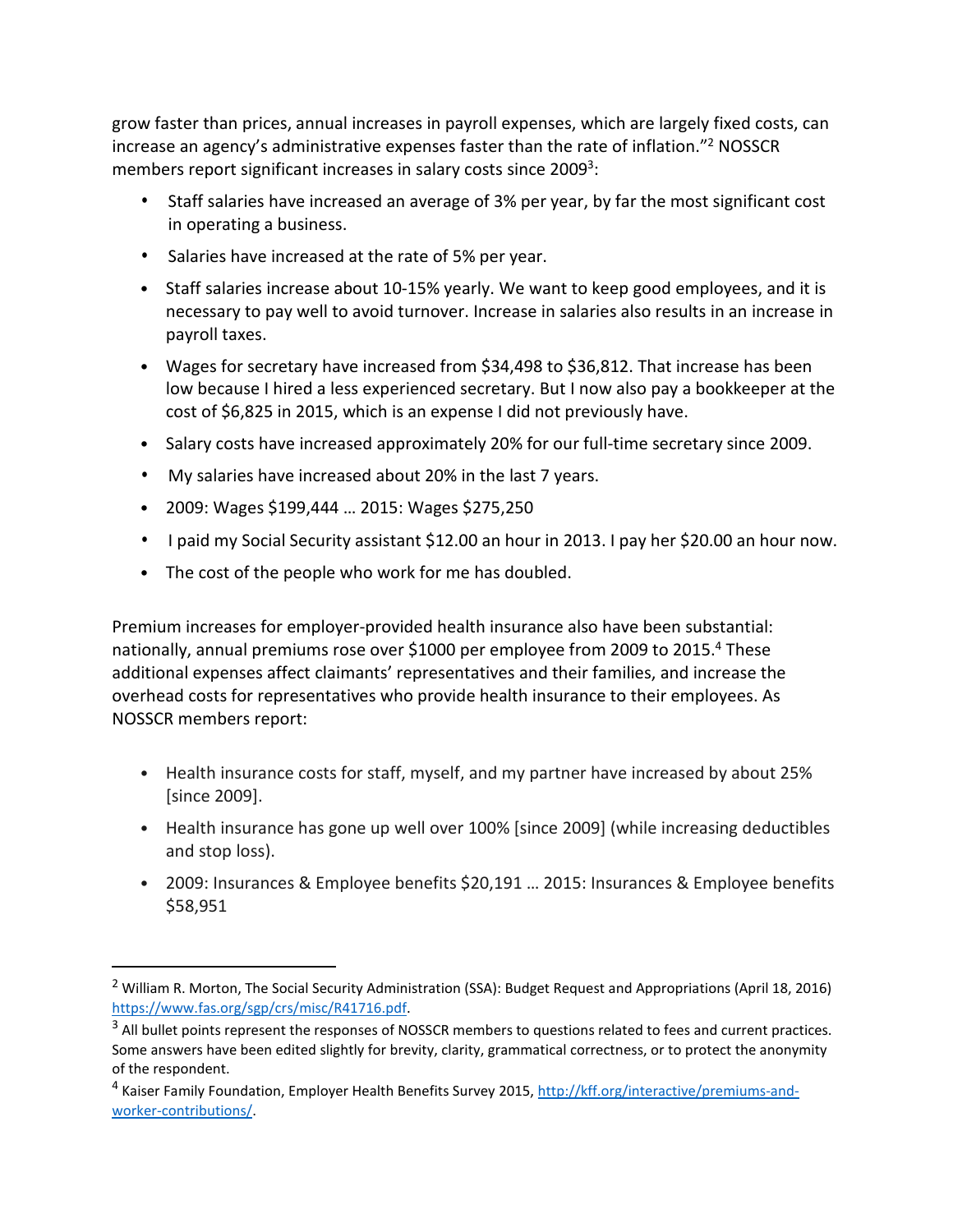• My employees don't get much in the way of raises anymore as the money isn't there and I see the benefits as being more important to them than additional taxable income.

Rising expenses have led some representatives to lay off staff. For example:

- I have been forced to lay off 2 of the 5 people who were working for me in 2009 one of whom had worked for me for 12 years. The remaining three people have not had a raise in those years. They are incredibly loyal and I've tried to show my appreciation with very liberal work hours and leave with pay policies, instead. But even those policies have been pretty much constant for four or five years.
- We laid our part-time secretary off in 2013.
- June 30, 2016, I had to lay off two employees. I may have to lay off another employee later in the year.

Many NOSSCR members report that their own take-home income has decreased since 2009, given high overhead and limits on the fees they can collect.

#### *Property expenses*

It is important for Social Security claimants to have representation in the states and communities in which they live, even if those areas experience increases in the cost of rent or property taxes. Many claimants' representatives described increases since 2009 in the costs related to their office space, or the need to downgrade their office space. For example:

- My office rent has increased about 2% annually
- My rent has increased 5% each year over the past 7 years.
- In 2009, I was renting a more expense office space than today. From 2010 to today, my rent has increased from \$740 per month to \$930 per month.
- Between 2009 and 2015 my office rent increased 6%
- My rent has increased 16% (for the same space) in the past 5 years.
- Office rent increased by 25% over the last 5 years.
- My rent in 2013 was \$1200.00 monthly. I now pay \$1450.00 monthly for the same space.
- My rent in 2009 was \$5,200.00 per month. My rent at this time is \$6,800.00.
- We own the building, so do not pay rent, but real estate taxes have increased about 8 to 10 percent since [2009].
- The property taxes on our office have nearly doubled since 2009.
- 2009: Rent/Utilities \$27,722… 2015: Rent/Utilities \$49,775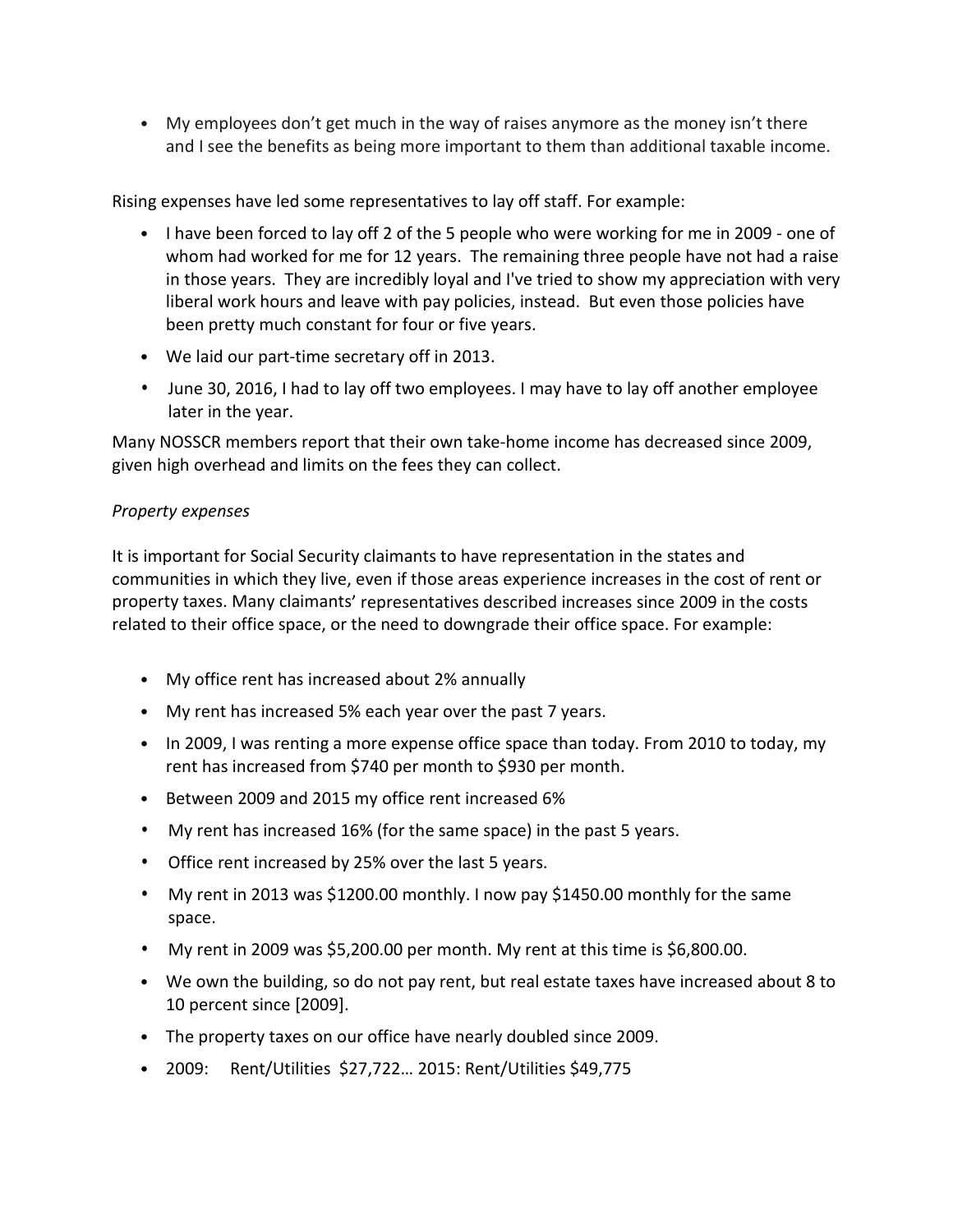• My office rent in 2009 was \$1,000 and is now \$2,000 although my actual space is smaller.

Utility costs have also increased since 2009. The national average cost per kilowatt hour of electricity in a commercial setting went from 10.21 cents in 2009 to 10.58 cents in June 2016.<sup>5</sup> Water and sewer costs have also outpaced overall inflation.<sup>6</sup> NOSSCR members report:

- Our water bill has gone up \$20-\$25 per month since 2009.
- Utility costs are variable, and the very cold winter of 2014-2015 was a huge increase in heating costs.

## *Insurance*

Claimants' representatives purchase a variety of insurance products, to guard against malpractice suits, property damage, unemployment, and other hazards. NOSSCR members report that the cost of insurance has risen since 2009:

- All operating expenses have increased in the last 7 years, especially insurance costs.
- Our professional liability, workers comp, and property insurance have all increased by 10% to 40%.
- Insurance costs have increased about 10%.
- My insurance was \$3200.00 in 2013 and \$5300.00 now. I've not had any claims made or any reports to any ethics boards, etc… Nothing has changed in my practice to warrant this increase.
- My general business insurance increased 23%.
- Malpractice premiums have gone up about 45% in that time frame.
- Professional liability insurance costs about 5% more for us than in 2009.
- Malpractice and other insurance has increased by nearly 50% over the last 5 years.

## *Medical Records*

 $\overline{a}$ 

Representatives gather medical records to understand and support their clients' cases. This helps SSA make accurate decisions on disability claims and saves the agency time and money it would otherwise need to expend to develop claimants' records. However, the cost of obtaining records has grown since 2009. NOSSCR maintains a state-by-state list of the rates medical

<sup>5</sup> 2009 information: [https://www.eia.gov/electricity/monthly/archive/pdf/02261003.pdf;](https://www.eia.gov/electricity/monthly/archive/pdf/02261003.pdf) 2016:

[https://www.eia.gov/electricity/monthly/epm\\_table\\_grapher.cfm?t=epmt\\_5\\_6\\_a](https://www.eia.gov/electricity/monthly/epm_table_grapher.cfm?t=epmt_5_6_a)

<sup>6</sup> [http://www.circleofblue.org/2015/world/price-of-water-2015-up-6-percent-in-30-major-u-s-cities-41-percent](http://www.circleofblue.org/2015/world/price-of-water-2015-up-6-percent-in-30-major-u-s-cities-41-percent-rise-since-2010/)[rise-since-2010/](http://www.circleofblue.org/2015/world/price-of-water-2015-up-6-percent-in-30-major-u-s-cities-41-percent-rise-since-2010/)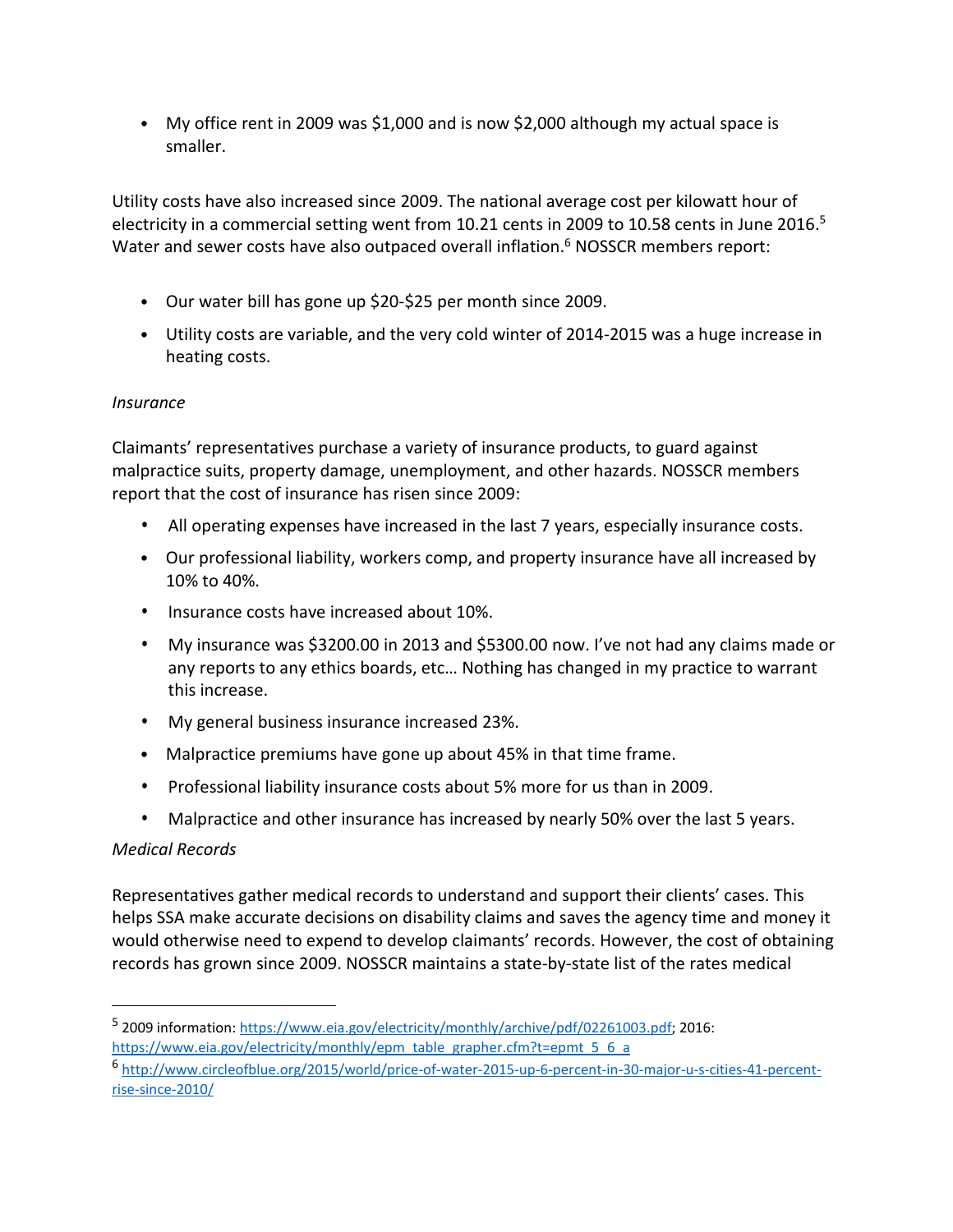providers can charge for records.7 Many states adjust these rates for inflation and therefore they have increased since 2009. In addition, as a higher percentage of claims require hearings and appeals, processing times increase, and SSA institutes new rules about the submission of evidence, many representatives are finding that they are obtaining more medical records than they did in the past. Among NOSSCR members' reports about medical records:

- The costs of obtaining medical records has more than doubled since 2009, and I am spending an average of nearly \$200 per client to update medical records before hearings. I used to have obviously intellectually limited claimants tested for IQ, since the State Agency will rarely do this, but I have had to stop doing that because of the cost, which itself has doubled since 2009.
- Medical Records costs have increased substantially, including abstracts from hospitalsaverage costs per case are at least a few hundred dollars.

## *User Fees*

The adage "it takes money to make money" is certainly true for claimants' representatives. SSA receives a user fee for providing direct payment of representative fees out of a beneficiary's retroactive benefits. The user fee is capped at an inflation-adjusted amount: it is currently \$91, but was \$83 in 2009.8

# *Transportation*

 $\overline{a}$ 

Gas prices were similar in 2009 and 2015, but were much higher in the years in between.<sup>9</sup> This affects claimants' representatives, who report that changes in SSA practices and have required them to increase the amount they travel for hearings. For example:

- Automobile expenses have increased 25%, reflecting the fact that I have to travel to attend more hearings because of the significant reduction in on the record decisions.
- Since video hearings in our region have been initiated, (but utilize unsatisfactory technology and thus are generally rejected) travel to remote hearing sites, involving approximately 250 miles of round-trip travel for each hearing, is no longer reimbursed by ODAR.

<sup>7</sup> <https://nosscr.org/state-medical-records-payment-rates>

<sup>8</sup> <https://secure.ssa.gov/poms.nsf/lnx/0203920019>

<sup>9</sup> [http://energy.gov/eere/vehicles/fact-915-march-7-2016-average-historical-annual-gasoline-pump-price-1929-](http://energy.gov/eere/vehicles/fact-915-march-7-2016-average-historical-annual-gasoline-pump-price-1929-2015) [2015](http://energy.gov/eere/vehicles/fact-915-march-7-2016-average-historical-annual-gasoline-pump-price-1929-2015)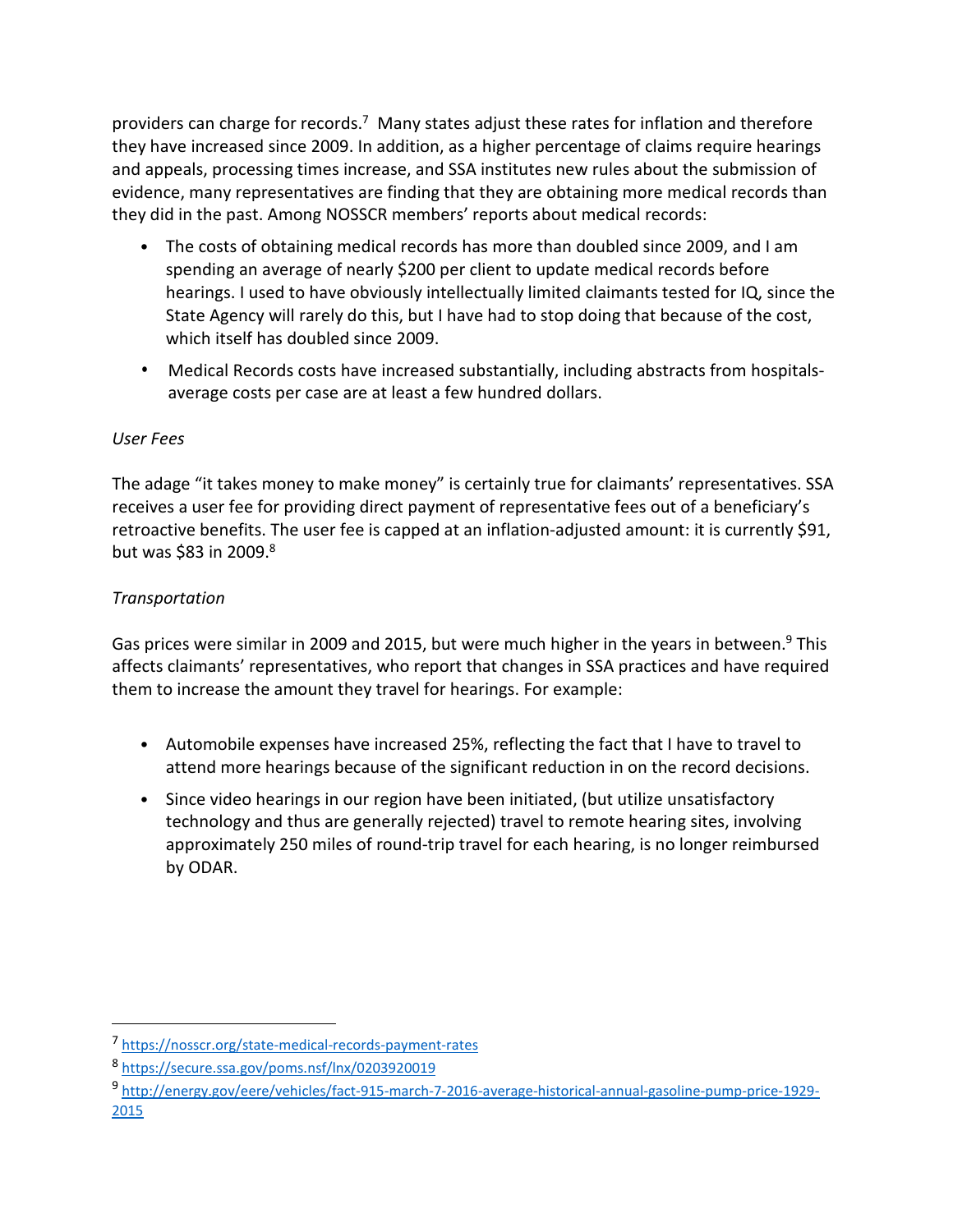#### *Other Expenses*

There are numerous other expenses involved in running a business, and claimants' representatives report that many of these expenses have risen since 2009. A selection of such reports follows:

- Professional services (mostly IT) increased from \$474 to \$3475.
- My office supply expense has increased 22%.
- Legal research and materials expenses have increased 31%.
- My WESTLAW charges have increased about 10%.
- Other costs, such as telephone, Internet, and cell phone have all increased by about 50%.
- My expenses for phone and internet have increased by 40% in that time.

#### *Overall Expenses*

 $\overline{a}$ 

The expenses described above have resulted in a large increase in overall operating expenses for claimants' representatives. For example:

- My total operating expenses have risen about 25% over 2009.
- My office manager estimates an overall increase in operational expenses of 25-30% since 2009.
- Between 2009 and 2015 I had a 75% increase in my overall operating expenses…. because now virtually every case has to go to a full hearing, or into multiple appeals beyond the hearing level, my workload in terms of the number of hours spent per case has increased.
- II. No Increase in the Fee Cap Since 2009 Threatens Access to Representation for Claimants

As outlined in section I, expenses have increased significantly for representatives since 2009. NOSSCR members also report significant decreases in revenue over that time.<sup>10</sup> The financial reality is that specializing in Social Security disability cases is becoming less and less viable for attorneys and non-attorney representatives. The flat fee cap since 2009 has resulted in:

- a. Difficulty for Representative in Maintaining a Social Security Practice;
- b. Changes in the Number and Types of Cases Representatives Will Take; and
- c. Inability to Recruit New Attorneys to Social Security Disability Practice

 $10$  NOSSCR members report a variety of reasons for decreases in revenue and increasing difficulty in maintaining a practice representing Social Security disability claimants: the fee cap, increases in wait times for hearings and decisions, increases in wait times for the payment of fees, and decreases in approval rates. This paper will not address the other factors, but they all contribute to an environment in which there are fewer representatives and some claimants are unable to find representation at all.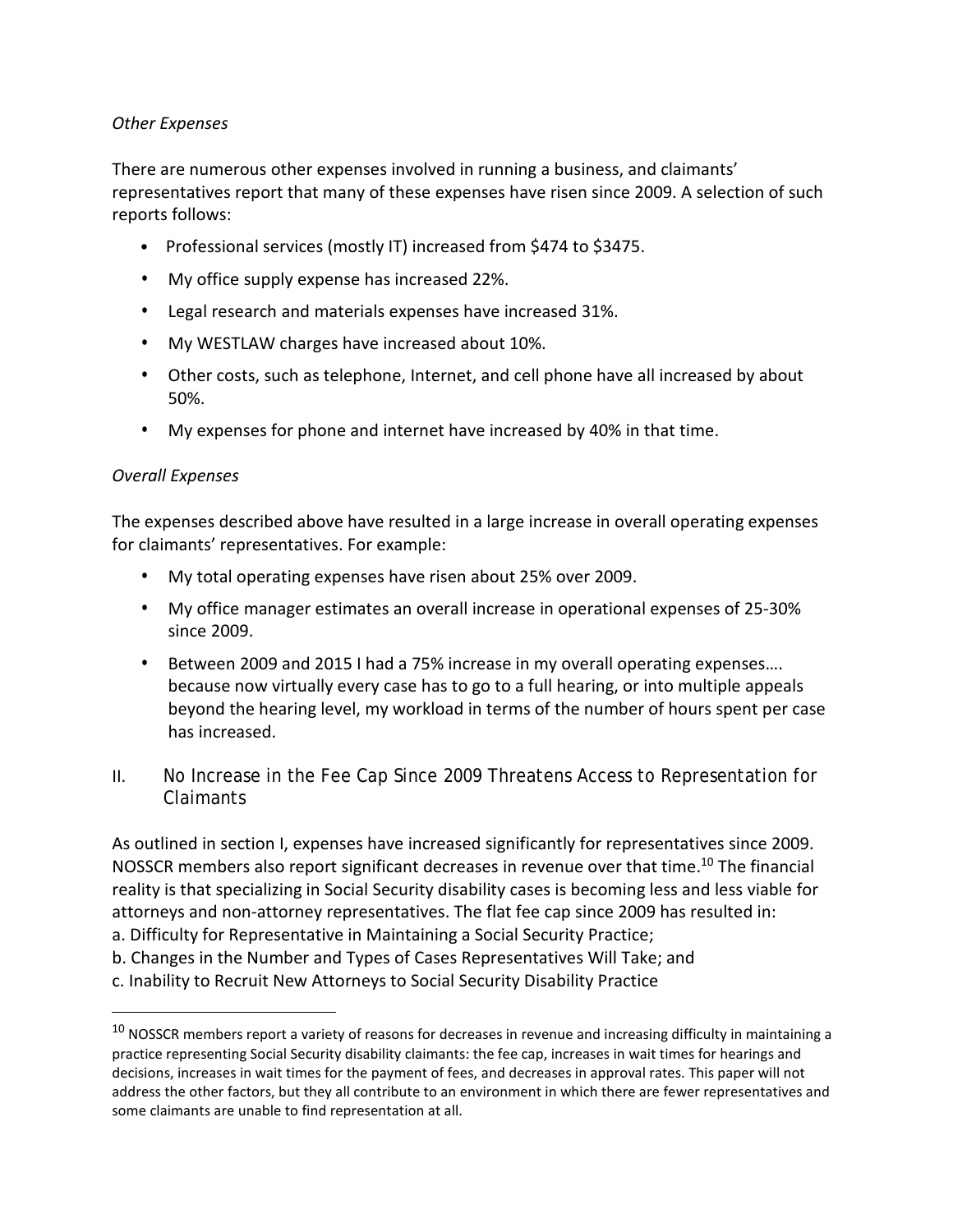a. Difficulty for Representatives in Maintaining a Social Security Practice

As a result of this very challenging financial environment, NOSSCR members report having difficulty maintaining their practices and express concern regarding the ability of attorneys and non-attorney representatives to do so in the future. Some NOSSCR members have indicated they plan to retire early, some indicate they are taking on fewer Social Security cases and are increasing their practice in other areas, and some have to borrow and worry about the future of not only their practice but the viability of this field of practice for any attorneys. Members have reported:

- We have had difficulties, especially when not many hearings are scheduled or decisions are made. It is worse when our other areas of practice are not covering the difference. This year we have had to borrow money on several occasions to make payroll and cover other expenses. I think we are maxed out on borrowing at our bank at present.
- It's not that expenses have gone up so much as it is that services have had to go down. So numbers about anything but fixed costs are not going to tell the whole story. ... Because most of the fees we have received are at the cap figure, this effectively means I have haven't had a raise since the last time the cap was raised. I simply have to work harder and longer and, as you can see, we're not holding the line at all either with regard to services to clients or my ability to sustain a viable practice or, for that matter, a living.
- …because the case processing slowed to a crawl [since 2009], meaning all cases were delayed in coming to hearing and payment. More of those cases exceeded \$24,000 in back pay, but the cap applied and so there was no commensurate increase in cash flow after the delay.
- The cap is unfair considering the increase in operating costs generally and the fact that the amount of the monthly benefits and the cap on user fees increases, giving representatives a proportionately smaller share of the proceeds of the litigation. Of course, it has impacted my practice. I have considered changing the focus of my practice away from Social Security.
- At this point I am considering retiring because I am working longer hours and yet barely covering my office overhead. The combination of the fee cap and the low approval rates has been devastating personally.
- [Maintaining my practice] has been harder each year, given the increased cost of living and the failure to increase income.
- [I] have noticed a lot of attorneys in this area are going out of Social Security business.
- [G]ross revenues are flat while expenses increase every year. Our firm runs a very tight ship and luckily with our experienced and over-worked staff we are to stay above-water.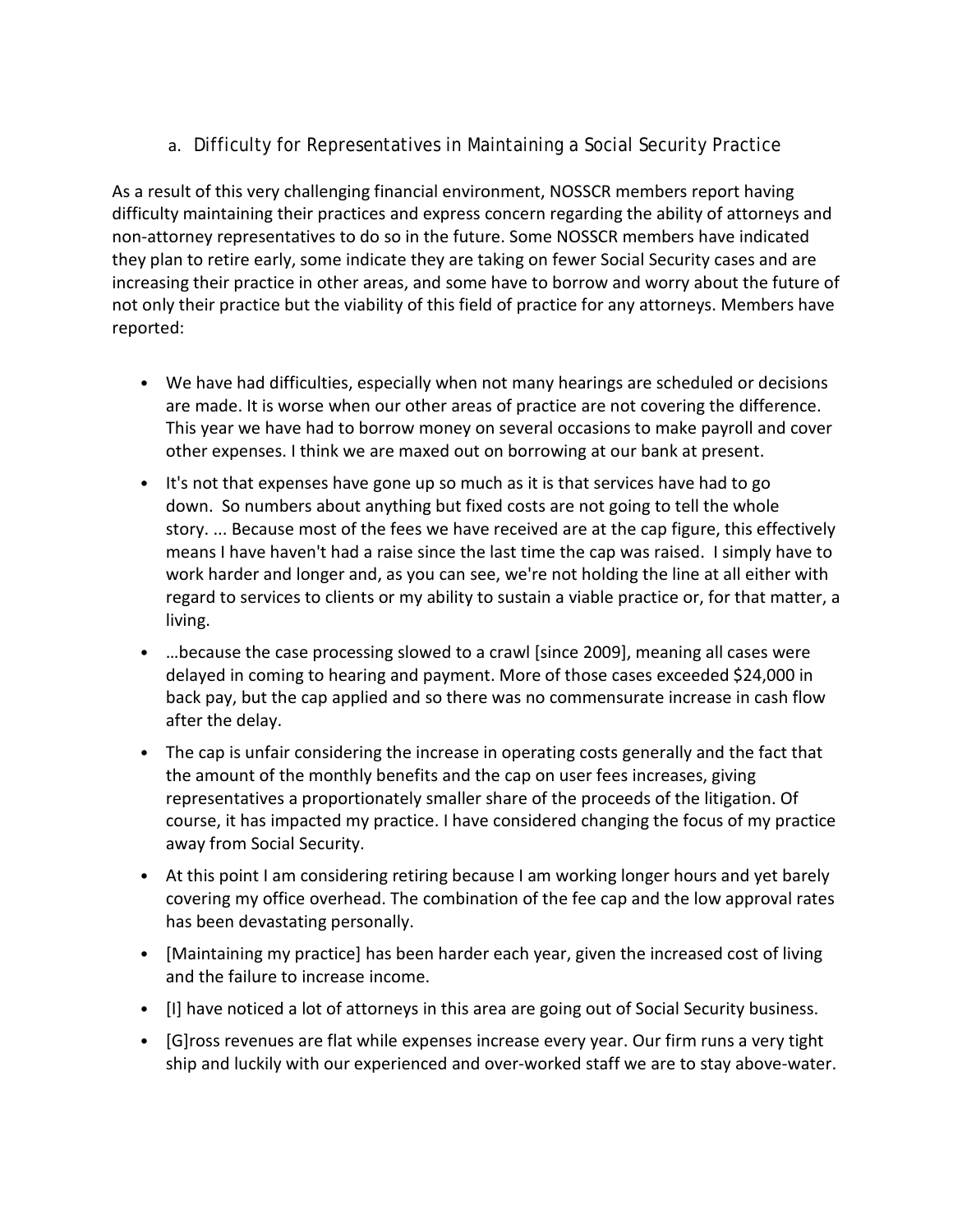However, it would be great to be able to hire additional staff to help our clients win their claims.

- My legal assistants are pushed to the brink. My firm refuses to hire additional help, and they're constantly concerned about the small amount of money I'm able to earn on each case. Social Security practices like mine, which exist within larger law firms, are often associated with worker's comp or personal injury practices in which the attorneys' fees are not capped. If the firm I'm in decided to cut out my practice, even if I decided to leave and continue handling SS claims, I would have to branch out into other areas that would support the social security practice. You cannot pay overhead and do the things you need to do to get claims in the door and also make a living handling SS cases. Anecdotally I hear that many of the larger firms my firm is associated with are getting out of the SS practice.
- The fee cap, in large part, makes it not worthwhile to represent disability claimants. The fee cap often does not reimburse for actual time and effort spent on a case. I have had cases that would generate fees in the neighborhood of \$50,000.00 if the billing rate in my non-SSA disability practice were to be used. In such cases, the current fee cap is a pittance.
- Simply put, the ability of most practitioners to continue to represent deserving disabled Social Security claimants has been severely impacted by the lack of any increase in the fee cap. If the current situation does not change, I see this practice dwindling down to a few intrepid legal service agencies and a smattering of private attorneys who will do it more as a public service than an actual viable practice. This will result in a significantly lower number of represented claimants, which will only increase the Commissioner's own workload. Unrepresented claimants will ask for continuances in order to futilely seek counsel. They will come to their hearings unprepared, resulting in longer hearings and more supplemental hearings. The Agency will continue to have a duty to fully develop the record, and without counsel to assist, will have to increase staff to meet this regulatory obligation. This is to say nothing of the human cost to the multitude of disabled workers who will be left to fend for themselves in an increasingly harsh, lengthy, and inhumane disability claims appeal process.
	- b. Changes in the Number and Types of Cases Representatives Will Take

NOSSCR members report that they will no longer take certain types of cases due to the current practice environment leading to falling revenues, due at least in part to the inadequate cap on fees. The types of cases representatives report no longer being able to take include complex cases, SSI cases, cases with prior representatives, initial applications, overpayments, pro bono cases, and continuing disability review (CDR) appeals. Some members have reported making changes in all these areas. The fee cap might not directly cause some of those decisions (as they are not likely to come into play in overpayment, CDR, or initial application cases, for example) but NOSSCR members indicate that the leanness of payments due to the failure to increase the fee cap means they cannot afford to take these types of cases. NOSSCR members report that in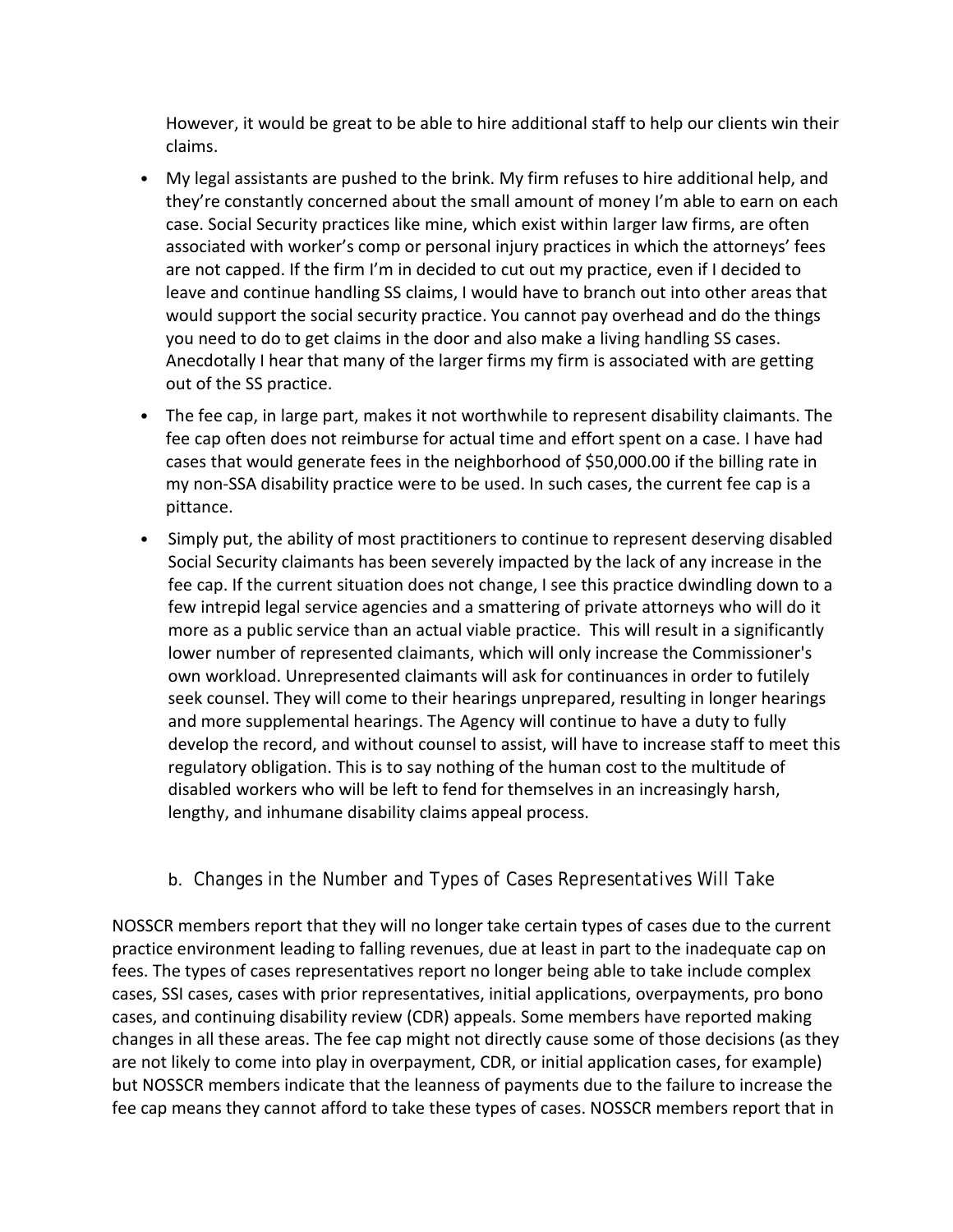the past, they were able to take on cases or issues for which they might receive no or little compensation because the cases for which they did receive fees would help cover at least part of the cost of representing those additional claimants. The failure to adjust the fee cap over the last 7 years has contributed in large part to this change in case selection.

Here are some examples of those changes in practice:

- I have recently become more mindful of the possibility that a case that is "complex" and could take an extended period of time is probably not a case I would choose. I was more likely to choose these cases in the past. However, I consider that a case that takes an extended period of time is likely to be a borderline case, or a very unusual impairment, that carries a larger possibility that it may be denied by and ALJ, followed by a lengthy appeals process.
- I no longer accept SSI or overpayment clients. I will not accept a case with a prior representative absent their fee waiver. I also am considering no longer handling SSD applications, as opposed to SSD appeals.
- I am hesitant about taking claims with a prior representative unless the fee is clearly waived. It is frustrating to have to split an already small fee. I have not taken any overpayment cases in a while.
- As a consequence, a lot of the services I was able to provide in the past have now had to go by the boards. I would routinely consult for free on overpayment cases, advising 2 or 3 different clients per month on those issues and accepting a few for pro bono representation. The same could be said for CDR's.
- I am choosey about pro bono cases but do still take some. But I probably do fewer pro bono cases than I might if money were not so tight.
- I will no longer accept a client who had previous representation and the prior representative will not relinquish all fees because my experience with fee petitions has been very difficult, with long waits or no decisions on the fee petitions despite my client's approval. Although I am one of very few attorneys who will handle federal court actions in this region, I have stopped representing people who I did not represent administratively, and I am considering discontinuing federal cases altogether, which would essentially eliminate federal representation of Social Security claimants in a seven-county region. My district has a very low federal court success rate, and I can no longer afford to absorb the time spent on the unsuccessful cases. I am also considering discontinuing SSI only cases because of the small fees.
- The cap has limited my ability to serve as many clients as I have in the past. This last June 30, 2016, I had to lay off two employees. I may have to lay off another employee later in the year. As a result, about 30% of the calls my office receives from potential clients have to be referred to NOSSCR['s attorney referral service], or to other representatives in the area.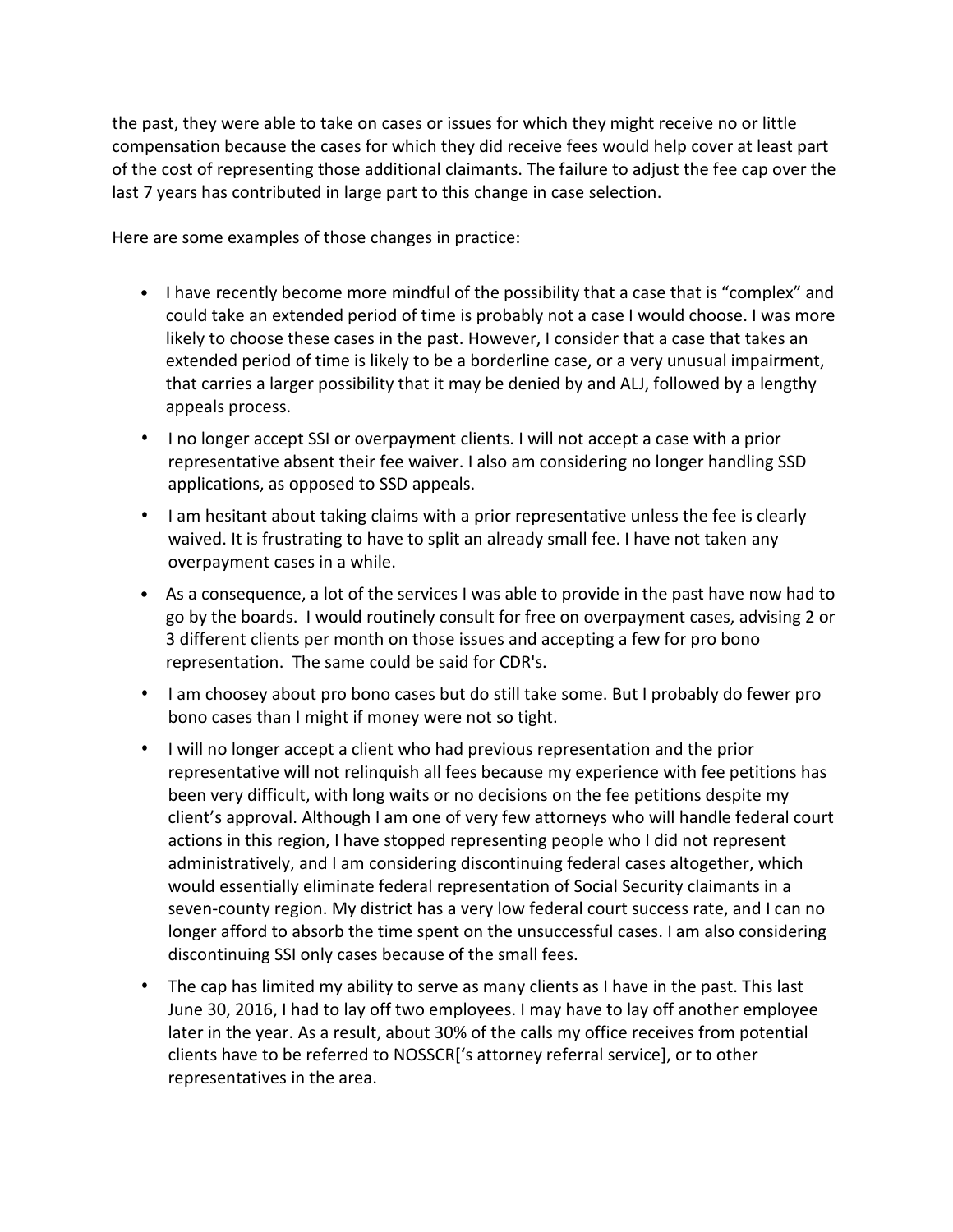- The cap particularly affects the decision to accept complicated cases, like those with "date last insured" issues, and those involving a multitude of medical providers (especially if services rendered in multiple states).
- I have reduced the number of overpayment cases I can take due to costs.
- I am more cautious about taking complex cases, such as those involving CDB benefits and overpayments.
- I take fewer cases that are likely to take years to reach conclusion because the carrying costs reduce the fee I might realize. I cannot pay someone \$20.00 an hour and overhead costs not to mention the cost of purchasing medical records when the fees are so low. Clients seldom repay me the costs I incur to secure their medical records. Also, I find that I now need to secure my own doctor reports, and these are expensive. I used to "eat" this cost, and now I cannot do so because the fee I realize is too small. Therefore, I cannot take cases that might require me to retain a medical expert.
- I am taking NO SSI cases now, and fewer SSD cases. It is more costly, time-consuming, and difficult to win these cases and the costs to carry these open files for years outweighs the potential for fees. If the fees were higher on the good cases, I would realize sufficiently more profit that I would take more chances on the SSI cases (as I used to do), and on the riskier cases because I would have some margin for loss. As it is, the fee per hour a SS case is too small to allow me to take on much risk.
- Well, when the maximum fee on a typical case is \$6,000, it certainly affects how many of these cases a small office like ours can do and how much time to devote to them… The low fee cap sometimes discourages us from taking on as many social security cases as we would like. We like to help people, but we have to keep our doors open. A maximum fee of \$6,000 certainly does not adequately compensate an attorney who has yielded this benefit from the claimant because the claimant will be getting monthly payments indefinitely. The entire social security fee arrangement seems out of step with normal fee arrangements… A fee cap of \$6,000 and 25% is inadequate.
- I do not take overpayment claims or CDRs because of the amount of time it takes to do a fee petition. I do not accept borderline cases involving a prior rep. I especially do not take them where I know the prior rep has not withdrawn his/her right to charge a fee. I do not take cases I think will take a lot of my time, i.e., cases involving complex medical issues or especially difficult clients, or cases where I'll have to drive more than 75 minutes to the hearing office (also because no hearing office outside of that distance in Virginia will reimburse travel expenses). I haven't reduced my staff so much as I have increased the amount of work I give them because my firm refuses to sink any more money in the Social Security section. This directly results in a diminishment of the services my staff members and I can provide, including a reduction in the number of pro bono cases I take. Since I refuse to provide bad service and because the section cannot afford to hire more staff or more attorneys, I am limited in the number of cases I take.
- There are simply not enough hours in the day to handle as many cases as I used to, because every case requires significantly more time commitment, both in terms of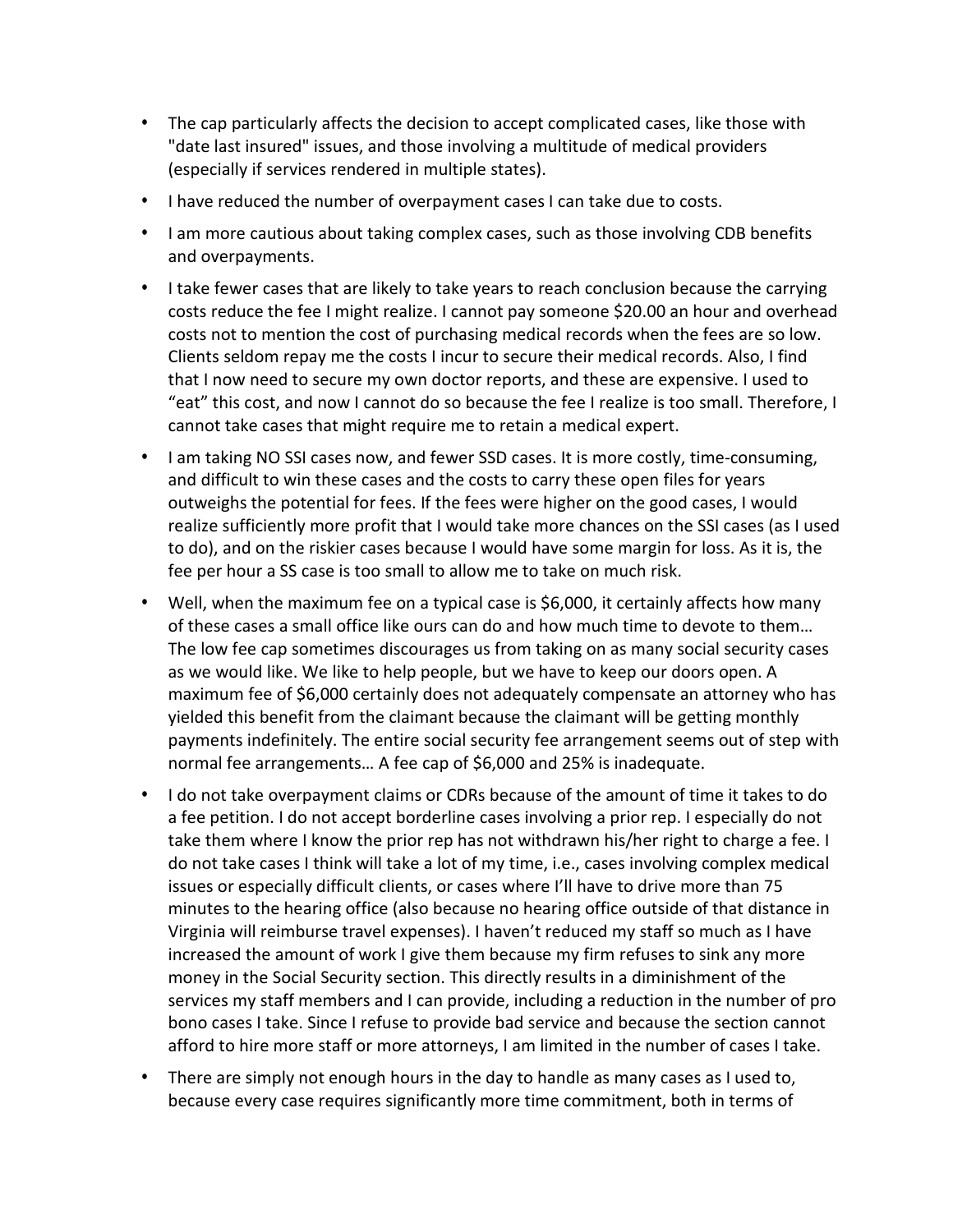preparing for a hearing in every single case given the elimination of OTRs, and the increase in appellate work given the reduction in allowance rates by ALJs. The lack of any increase in the fee cap means that when I do win a case, my fee has not kept up with the normal inflation in my operating expenses, and certainly not with the increased amount of work that each case now requires. Because of this drain, I no longer accept referrals from other attorneys for federal court work. I have all I can handle just working on the appeals for the unjustly denied claimants I have represented in the Agency proceedings. Many of the attorneys who previously referred federal court work to me do not themselves practice in the federal courts, so these claimants are left without representation.

- I never take pro bono or overpayment SSI clients. I'm always cautious about spending time on cases that are not clearly winnable.
- [I] am taking fewer SSD cases and trying to work on more ERISA LTD and DI cases.
	- c. Inability to Recruit New Attorneys to Social Security Disability Practice

Like all employment sectors, the baby boom retirement wave is starting to impact the Social Security disability representation arena. In addition, the financial realities outlined above are causing some individuals to leave the practice area before they retire, or to retire early. In order to ensure claimants—especially claimants with complex cases, extensive medical histories with multiple providers, or post-entitlement issues—have access to representation in the future, it will be necessary to recruit a significant number of new individuals to provide representation to Social Security disability claimants. Unfortunately, these same financial realities are making it difficult to recruit new individuals to provide representation in Social Security disability matters. Many current practitioners report not being able to serve all their prospective clients and lacking the financial resources to hire additional staff or attorneys to meet the demand. However, even if representatives had those resources, they indicate they are having difficulty in recruiting people due to the inability to earn enough to make a Social Security disability practice viable. Examples of the difficulties NOSSCR members report include:

- I cannot find any attorney who is willing to develop a practice whereby he/she might receive 25% of not much in 3 to 4 years.
- Compared to other cases such as criminal law, family law, personal injury, etc. the fees in social security disability cases in relation to time spent are quite low. If SSA wants to encourage a climate where attorneys are still willing to do these cases, the fee cap needs to be increased significantly or eliminated.
- [W]e can't afford to hire any new attorneys or additional staff.
- No we do not recruit new attorneys to the SS practice. We cannot afford to pay them. It is directly related to current fee policies. We cannot even hire support staff with any amount of experience for the same reason. And lest you think I only do a few of these cases, I… have 300 open cases at any one time.